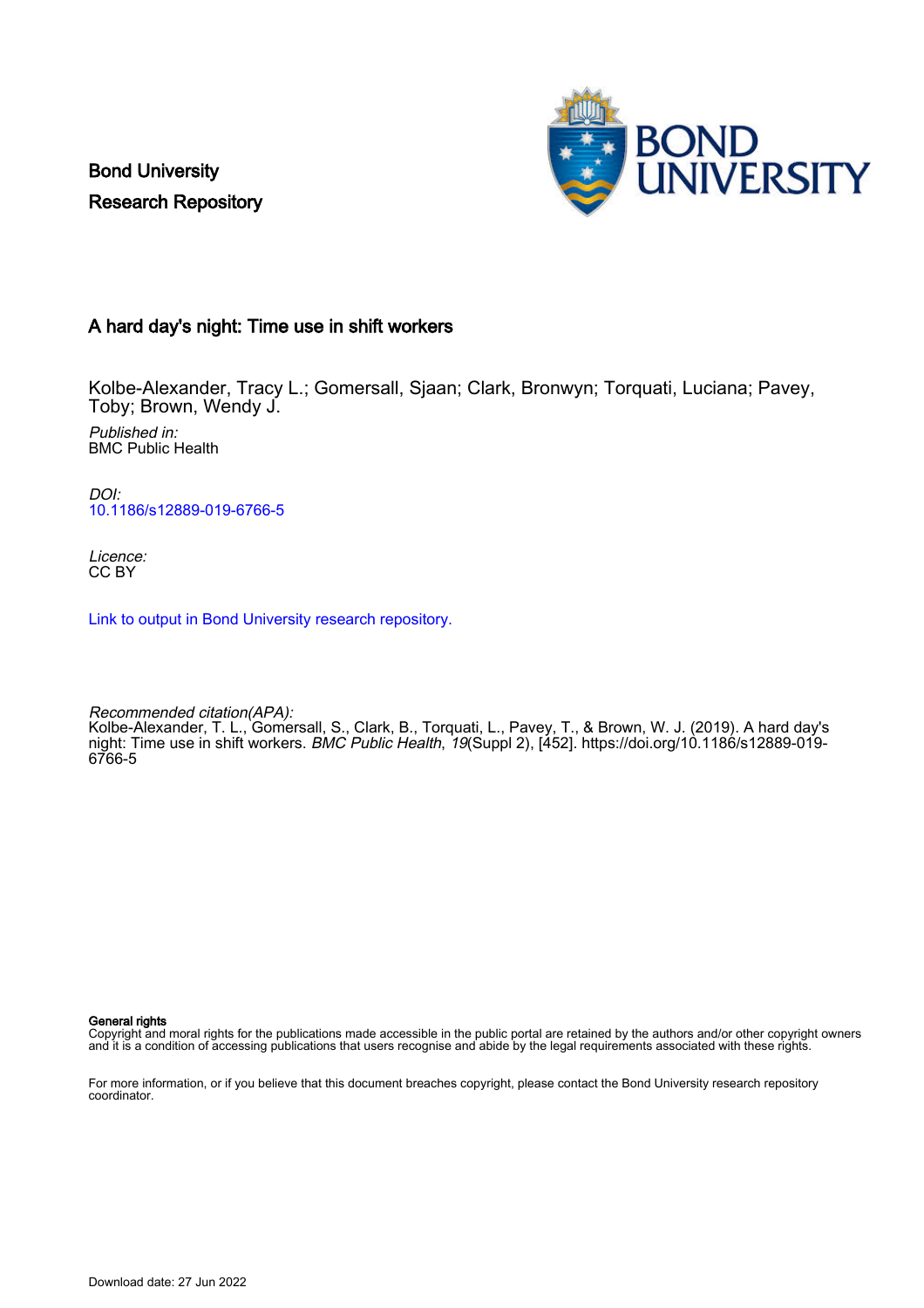# **BMC Public Health**

# **RESEARCH CHEAR CHEAR CHEAR CHEAR CHEAR CHEAP CONTROL**

Check for updates

# A hard day's night: time use in shift workers

Tracy L. Kolbe-Alexander<sup>1,2,3\*</sup>, Sjaan Gomersall<sup>4</sup>, Bronwyn Clark<sup>5</sup>, Luciana Torquati<sup>2</sup>, Toby Pavey<sup>2,6</sup> and Wendy J. Brown<sup>2</sup>

### Abstract

Background: Differences in how shift workers accumulate physical activity (PA) while at work and in leisure time, on days when they are working at night, during the day, or on non-work days, are largely unexplored. The aim of this study was to improve understanding of physical activity patterns in two groups of shift workers, and to measure variations according to their shift schedules.

**Methods:** This pragmatic pilot study was conducted in two workplaces. Employees in Workplace 1 ( $n = 10$ ) were required to drive for most of their shift. Workplace 2 was a manufacturing company where most of the employees'  $(n = 30)$  occupational tasks were completed while standing. Use of time was assessed using the adult version of the Multimedia Activity Recall for Children and Adults (MARCA) administered by telephone interview. Three MARCA interviews were conducted with each participant, in order to capture a typical profile of a day-shift day, a night-shift day and a non-work day, using a two-day recall for each interview. Participants were asked to wear the activPAL3™ activity monitor, for 7 consecutive days. Paired and independent t-tests were used to compute significant differences between day-shift, night-shift and non-work days within and between workplaces.

Results: The total number of days quantified for the MARCA data was 192 days (64 day-shift, 60 night-shift and 68 non-work days). Workplace 2 participants reported more physical activity and less sedentary behaviour on day-shift and night shift days than on non-work days. Time spent in sedentary behaviour was similar on day-shift, night-shift and non-work days in Workplace 1. Workplace 1 participants were more sedentary ( $p = 0.003$ ) and engaged in more light intensity PA ( $p = 0.031$ ) on day-shift and night-shift workdays, than those from Workplace 2. Sleep times were lowest on day-shift days.

**Conclusion:** As the occupational tasks for participants in Workplace 2 involved physical activities, the findings do not support the conventional view that shift workers are more sedentary than those who only work during the day. Rather occupational tasks appear to be a more important determinant of physical activity patterns both on work and non-work days than varying shift patterns.

Keywords: Shift workers, Time-use, Physical activity

### Background

The growing demands of a 24/7 economy have led to growth in the number of people working shifts. Of the 8.6 million employees in Australia, 1.4 million (16%) work shifts. More than half (58%) lack autonomy for

\* Correspondence: [tracy.kolbe-alexander@usq.edu.au](mailto:tracy.kolbe-alexander@usq.edu.au) <sup>1</sup>

<sup>2</sup>School of Human Movement and Nutrition Sciences, The University of Queensland, Brisbane, Australia

Full list of author information is available at the end of the article



choosing their shift times and 30% report working overtime often [\[1\]](#page-10-0).

Because rates of cardiovascular disease, diabetes and metabolic syndrome are higher in shift workers than in those who only work during the day, shift workers are often referred to as an 'at risk' group [\[2](#page-10-0)]. This is confirmed by our recent systematic review, which found that the risks of cardiovascular events and coronary heart disease mortality were 17 and 26% higher, respectively, in shift workers than in non-shift workers [[3\]](#page-10-0). Furthermore, there was a dose-response relationship, with a

© The Author(s). 2019 **Open Access** This article is distributed under the terms of the Creative Commons Attribution 4.0 International License [\(http://creativecommons.org/licenses/by/4.0/](http://creativecommons.org/licenses/by/4.0/)), which permits unrestricted use, distribution, and reproduction in any medium, provided you give appropriate credit to the original author(s) and the source, provide a link to the Creative Commons license, and indicate if changes were made. The Creative Commons Public Domain Dedication waiver [\(http://creativecommons.org/publicdomain/zero/1.0/](http://creativecommons.org/publicdomain/zero/1.0/)) applies to the data made available in this article, unless otherwise stated.

<sup>&</sup>lt;sup>1</sup>School of Health and Wellbeing, University of Southern Queensland, 11 Sallisbury Road, Ipswich, QLD 4305, Australia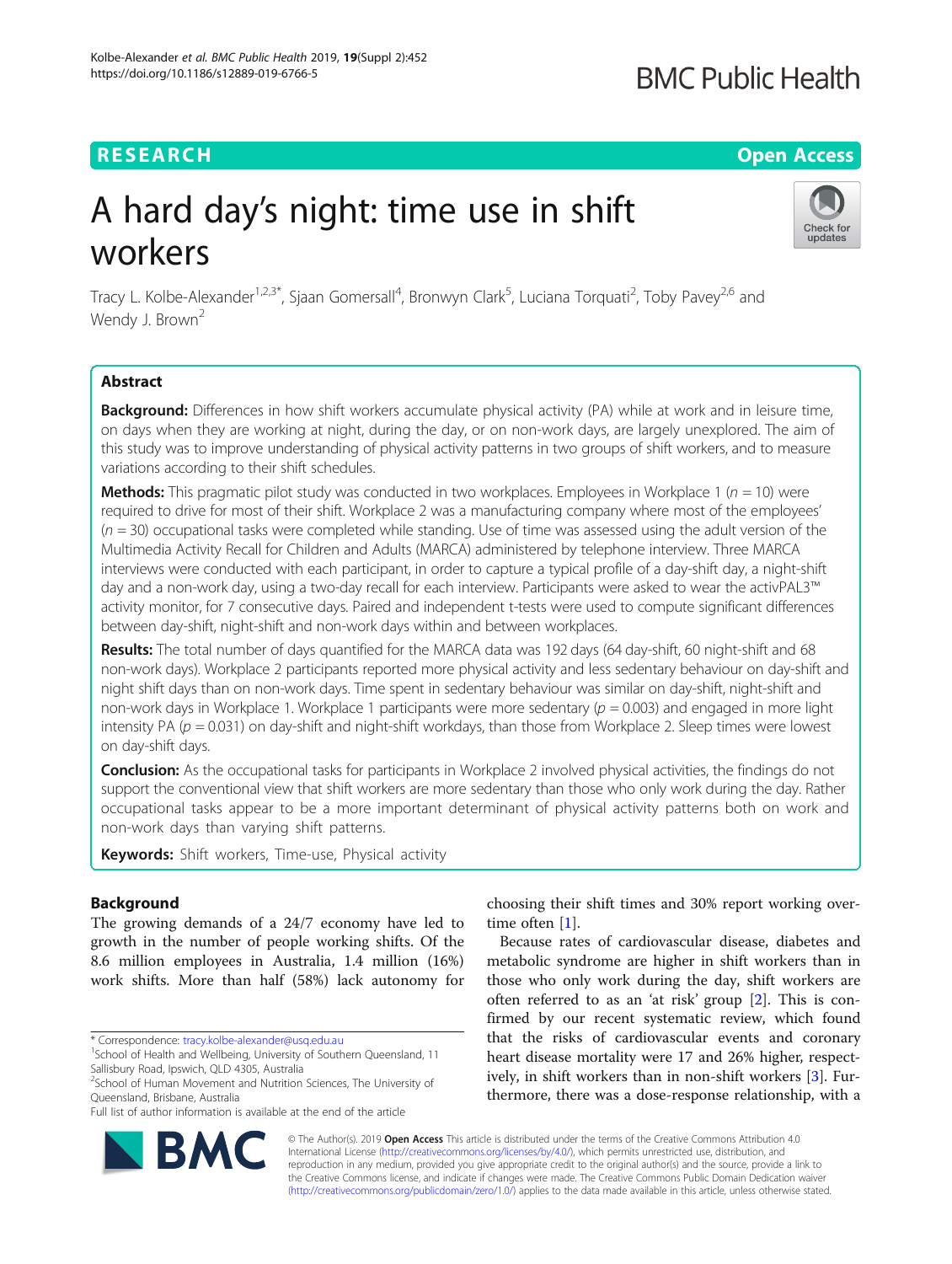7% increased risk of cardiovascular disease for every additional 5 years of shift work [\[3](#page-10-0)]. Data from a prospective cohort study of 74,862 nurses also show that cardiovascular disease and all-cause mortality are significantly higher in nurses who have worked night shifts for more than 5 years, than in those who never worked night shifts [[4](#page-10-0)].

The role of physical activity in the prevention of non-communicable diseases is well established [[5](#page-10-0)]. Although some shift workers might be aware of the benefits of physical activity, conflicting schedules make it difficult for them to lead physically active lives [\[6](#page-10-0)]. The opportunities to participate in leisure-time physical activity are particularly compromised for those who work night or rotating shifts, as the operating hours of many sports and leisure facilities are based around those who work day shifts [\[6](#page-10-0)]. Alongside the increased fatigue and disrupted circadian rhythms that occur with shift work, lack of time is a major barrier to the maintenance of regular leisure time physical activity in shift workers [\[6](#page-10-0)]. Therefore insufficient levels of physical activity have been identified as one of the potential mechanisms which link shift work with adverse health outcomes [[7](#page-10-0)].

There is however, little evidence that shift workers are less active than those who regularly work only during the day. For example, objective measures of activity in two Danish cohorts show no differences in leisure-time physical activity between shift and non-shift workers [\[7](#page-10-0)]. In contrast, accelerometer data from the US NHANES study show that, in terms of overall physical activity, rotating shift workers do more light intensity physical activity than daytime workers. However, in that study, both evening and night shift workers recorded fewer bouts of work-related moderate-vigorous physical activity than those who worked during the day [[8\]](#page-10-0). Patterns of physical activity in shift workers are therefore complex, and may be further clouded by long periods of sitting time in some occupational groups. Moreover, differences in how shift workers accumulate physical activity while at work and in leisure time, on days when they are working at night, during the day, or on non-work days, are largely unexplored.

Most previous research with shift workers has quantified time spent in physical activities at different intensities, and time spent in sedentary behaviours on work and non-work days [[7,](#page-10-0) [8\]](#page-10-0). These studies, which rely on accelerometer measures, rarely consider how these activity intensities, or overall patterns of activity, might vary on days when shift workers work at night or during the day. In this paper we therefore used a detailed 24-h recall method to record all activities during day-shift, night-shift and non-work days, and supplemented the data with objective measures of stepping and sitting, to compare overall patterns of time use, and patterns of

moving, sitting and sleeping, on day-shift, night-shift and non-work days, in shift workers from two contrasting occupational groups.

The overall aim was to improve understanding of activity patterns on day-shift, night-shift and non-work days in two groups of shift workers. The main objective was to determine the variations in sleep, sedentary behaviour, light and moderate intensity physical activity on day-shift, night-shift and non-work days using validated self-report measures. We hypothesised that shift workers would spend more time sleeping and in moderate to vigorous intensity physical activity on day-shift days than on night-shift days. The second objective was to compare the variations in sleep, sedentary behaviour and physical activity on work and non-work days. Additionally, we explored the differences between activity time-use in workers who experienced contrasting physical demands in their workplaces, to provide direction for future research in shift workers.

#### Methods

#### Setting and participants

This pragmatic pilot study was conducted in two workplaces in Brisbane, Australia. All employees who worked night or rotating shifts were eligible to participate. Employees in Workplace 1 were required to drive in an airport setting for most of their 12-h shifts and their job demands allowed very little time outside their vehicles, even when not driving. Workplace 2 was a manufacturing company where most of the employees were not office-based and many occupational tasks were completed while standing. The majority of the employees in both workplaces worked 12-h shifts, with day and night shifts separated by non-work days.

#### Recruitment

In Workplace 1, the human resources manager identified a single team of employees who worked shifts who would be eligible for participation. Ten of the 30 employees in the team agreed to participate in the research. The Health and Wellness officer in Workplace 2 arranged a series of four seminars to recruit employees from the manufacturing department, as the researchers were not allowed in the factory. Thirty employees attended the seminars and all agreed to participate, however four did not complete all the assessments.

The research was approved by The University of Queensland Human Research Ethics Committee. Participants signed a consent form after researchers delivered a brief presentation on the research. During this visit, each participant arranged three telephone appointments with the researchers for the time-use recall interviews, received their accelerometers, completed a short questionnaire,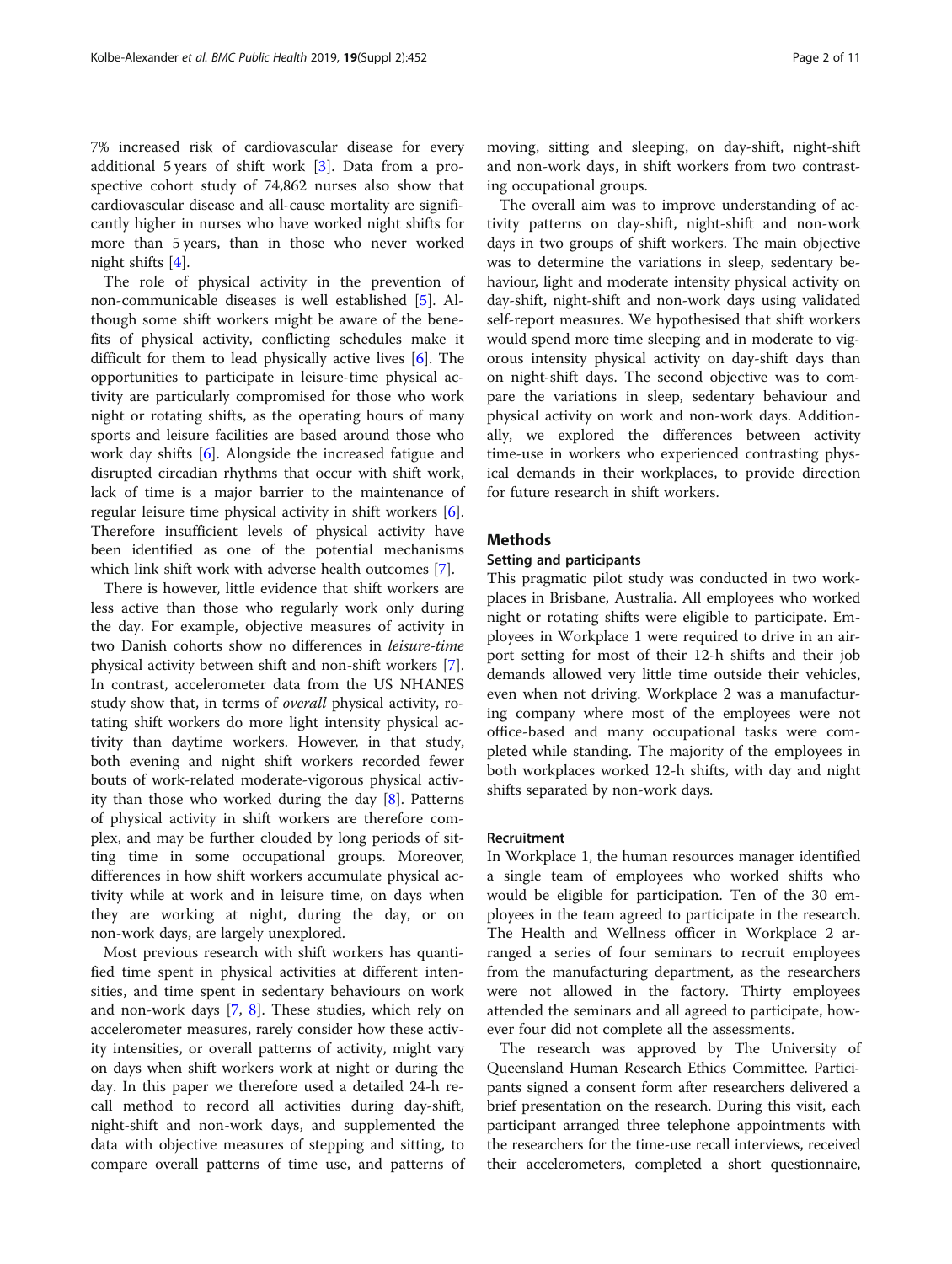and had their blood pressure, height and weight measured.

#### Measures

#### Multimedia activity recall for children and adults (MARCA)

Use of time was assessed using the adult version of the Multimedia Activity Recall for Children and Adults (MARCA) [[9\]](#page-10-0) administered by telephone interview with a trained research assistant. The MARCA is a computerised 24 h recall tool, which asks participants to recall their previous day (24 h) from midnight to midnight in increments as small as 5 min, using meal times as anchor points. Interviewers entered the participants' activities into the MARCA by choosing from a list of more than 500 activities, organised under a number of drop-down categories including "Self-Care", "Occupation" and "Sport/Recreation".

Three MARCA interviews were conducted with each participant, in order to capture a typical profile of a day-shift, night-shift and a non-work day. During each call, the interviewer asked the participant to recall their activities for the two previous days. The mean values for the preceding two days were used in the statistical analysis. The first telephone call was scheduled after two day-shift days, the second call after two night-shift days and the third after two non-work days. The first telephone call took an average of 40 min, with subsequent calls taking approximately 20–30 min each. Previous testing has demonstrated that the MARCA is a reliable and accurate tool, with accuracy superior to most other tools that rely on participant reporting rather than direct measures [[10,](#page-10-0) [11\]](#page-10-0).

#### activPAL3™ measures of sitting, standing and stepping

Participants were asked to wear the activPAL3™ activity monitor, a thigh-worn accelerometer which continuously records posture and movement (time spent sitting/lying, standing or stepping). The activPAL3™ was sealed with a nitrile finger cot and attached to the skin with a transparent hypoallergenic patch, in order to provide a waterproof barrier. The device was placed at the recommended position, one third of the way down the anterior thigh, in the midline. The activPAL devices were initialised and downloaded in PAL version 7.2.32 (PAL Technologies Ltd., Glasgow, Scotland, UK).

Participants were asked to wear the monitor continuously for at least seven days, without removing it, and to only change the hypoallergenic patch when needed. Valid days were defined as those with at least 10 h of estimated 'awake wear time' in each wake to sleep period, for each of the three conditions, day-shift, night-shift and non-work day. Participants were asked to provide a log of the hours they worked during the week they wore

#### Questionnaire

The questionnaire asked participants to report their age, gender, marital status, perceived health status, patterns of activity at work, and the impact of shift work on leisure time activities.

#### Clinical measures

Blood pressure Each participant's systolic and diastolic blood pressures were measured twice using an automated sphygmomanometer [\[12](#page-10-0)]. Participants were asked to sit quietly for approximately three minutes before measurements were taken. Both readings were recorded and the mean of the two was used in the statistical analysis.

Anthropometry Standing height (cm) was measured to the nearest 0.1 cm, using a stadiometer (model 217– 172-1009, Seca, Hamburg, Germany) [[12](#page-10-0)]. Body weight was measured using a portable calibrated scale (Model MS 3200, Charder Hamburg, Germany) and recorded to the nearest  $0.1 \text{ kg}$  [\[12](#page-10-0)]. Participants were asked to remove shoes, jackets and to empty pockets for these measurements. Body Mass Index (BMI) was calculated as body mass in kg divided by height in m squared (kg/m<sup>2</sup>).

#### Data management and statistical analysis

MARCA Each reported activity was classified into one of ten 'super domains' of time-use: Sleep; Quiet Time; Screen Time; Self-Care; Chores; Work/Study; Social; Cultural; Transport; or Physical Activity [[13](#page-10-0)]. These were linked to a compendium which included details of each activity, including body posture (lying, sitting, standing or locomotion), and estimated energy expenditure in metabolic equivalents (METs), based largely on the Ainsworth Compendium of Physical Activities [\[14](#page-10-0)]. Mean (SD) time spent in each super domain during day-shift, night-shift and non-work days was calculated for both occupational groups. Mean (SD) durations (min/day) of sleep, sedentary behaviour, and light, moderate and vigorous intensity activities were also calculated for each day type (day-shift, night-shift and non-work day). Sleep time was determined by summing the duration of all sleep episodes (including napping), and time in sedentary behaviours was determined by summing the duration of activities at  $< 1.5$  METs in a sitting or lying posture whilst awake [[15\]](#page-10-0). Time spent in light, moderate and vigorous physical activities was determined by summing the duration of activities at1.5 - <3METS, ≥3 - < 6 METs, and ≥ 6 METs respectively. All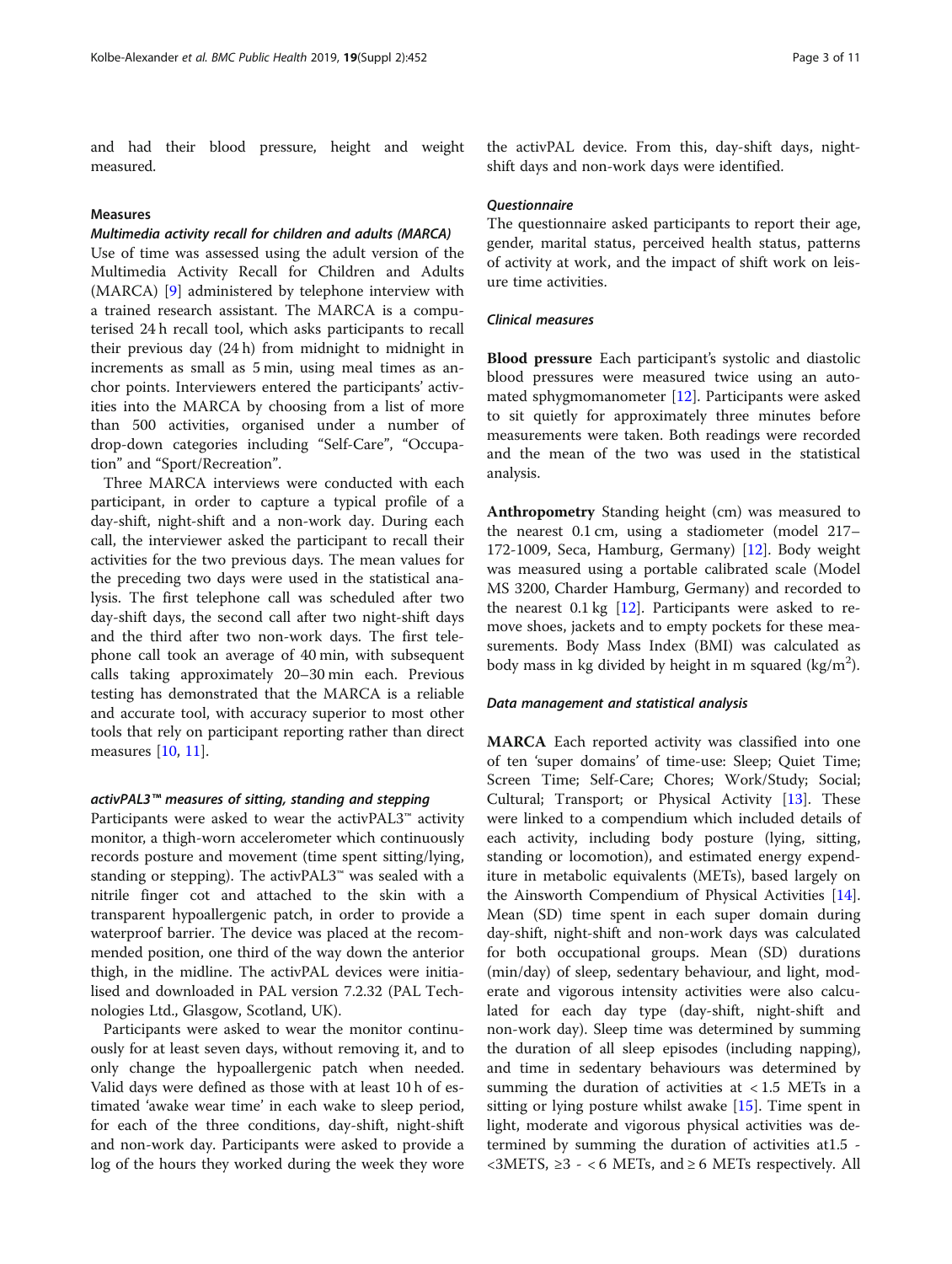statistical analysis used an average of the data reported in two recalls. The proportions of daily time spent in each activity domain were calculated using 24 h (1440 min) as the denominator.

activPAL Days were determined as time from waking up to going to sleep with periods of sleep identified in the data using a validated algorithm  $[16]$ . Durations of time spent sitting, sitting in bouts of ≥30 min (prolonged sitting), standing, and stepping were calculated using the activPAL events files. These were recorded as total time per day, and as percentage of awake wear time per day, using 'awake time' for that day as the denominator.

Means (Standard Deviation) were calculated for all continuous variables including age, BMI and durations of all activities recorded by the MARCA and activPAL. All data were checked for normality using the Shapiro-Wilk test. Non-normally distributed data were log transformed and parametric statistics were performed. Independent and paired t-tests were used to compute significant differences between workplaces and between day-shift, night-shift and non-work days. Frequencies and proportions were computed for categorical variables, and Chi squared analyses were used to determine significant differences between groups. All statistical analyses were conducted in SPSS version 23. P-values were based on two-sided tests and were considered statistically significant at  $p < 0.008$  for Workplace 1 and  $p < 0.008$  for Workplace 2.

#### Results

#### Participant characteristics

Characteristics of the participants, in the two occupational groups (Workplace 1;  $n = 10$ , and Workplace 2,  $n = 30$ , are shown in Table 1. Most were middle aged, married men with good to excellent self-rated health. Mean BMI was in the overweight range in both the airport (Workplace 1) and manufacturing workers (Workplace 2), but elevated blood pressure was more common in the latter group. The airport workers reported their occupational movement pattern as 'mostly sitting', while more than half the manufacturing workers reported mostly moderate intensity activity, with some periods of vigorous activity at work.

#### Activity patterns from the MARCA data

The total number of days quantified for the MARCA data was 192 days, comprising 64 day-shift, 60 night-shift and 68 non-work days. Of the 10 participants in Workplace 1, eight had complete MARCA data for day-shift, and nine for night-shift and non-work days. Of the 30 Workplace 2 participants, 24 reported on their day-shift time use, 21 reported on night-shift and 25 on non-work days. Because the activity and occupational tasks for the

Table 1 Demographic and health characteristics of the participants

|                                             | Workplace 1<br>$(n = 10)$   | Workplace 2<br>$(n = 26)$     |
|---------------------------------------------|-----------------------------|-------------------------------|
|                                             | $mean + SD$                 | $mean + SD$                   |
| Age (years)                                 | $41.30 + 6.27$              | $46.17 + 8.67$                |
| Body Mass Index (kg/m <sup>2</sup> )        | $26.77 \pm 3.12$            | $29.55 \pm 4.41$              |
| Systolic Blood Pressure (mm Hg)             | $123.29 + 9.86^{\#}$        | $140.81 + 13.57$ <sup>#</sup> |
| Diastolic Blood Pressure (mmHg)             | $74.29 + 2.14$ <sup>#</sup> | $90.18 + 14.00^{\#}$          |
|                                             | %                           | %                             |
| Sex                                         |                             |                               |
| Male                                        | 70                          | 100                           |
| <b>Marital Status</b>                       |                             |                               |
| Married/living with partner                 | 90                          | 88                            |
| Self-reported Health Status                 |                             |                               |
| <b>Fxcellent</b>                            | $\Omega$                    | 17                            |
| Good                                        | 70                          | 50                            |
| Average                                     | 30                          | 29                            |
| Poor                                        | 0                           | 4                             |
| Movement Pattern at work                    |                             |                               |
| Mostly sitting                              | 100                         | $18^{#}$                      |
| Mostly standing still                       | $\Omega$                    | $\Omega$                      |
| Mostly walking for short<br>periods         | $\Omega$                    | $27$ <sup>#</sup>             |
| Mostly mod PA / vig PA for<br>short periods | $\Omega$                    | $55$ <sup>#</sup>             |

 $*$ Difference between workplace 1 and workplace 2,  $p < 0.05$ 

two workplaces were significantly different, and the small sample size in Workplace 1, the data are presented separately for each workplace. The proportions of time spent in sleep, sedentary behaviour, light, moderate and vigorous intensity physical activity, derived from the MARCA data (self-reported) and MET values for each super domain, for the two workplaces are shown in Fig. [1](#page-5-0).

Comparisons of day-shift, night-shift and non-work days in each workplace Among Workplace 2 participants, there were significant differences in sleep, sedentary behaviour and physical activity on day-shift, night-shift and non-work days. The proportion of time spent in moderate intensity physical activity was significantly higher for these workers on day-shift days (25%) than on night-shift (18%;  $p = 0.042$ ) and on non-work days (19%; $p < 0.001$ ). These participants also reported more sedentary behaviour on their non-work days (37) than on either day-shift (20%) or night-shift days (19%;  $p < 0.001$ ), however the proportion of time spent sedentary was similar on day and night shifts. On the other hand, the participants spent significantly less time in light intensity physical activity on their non-work days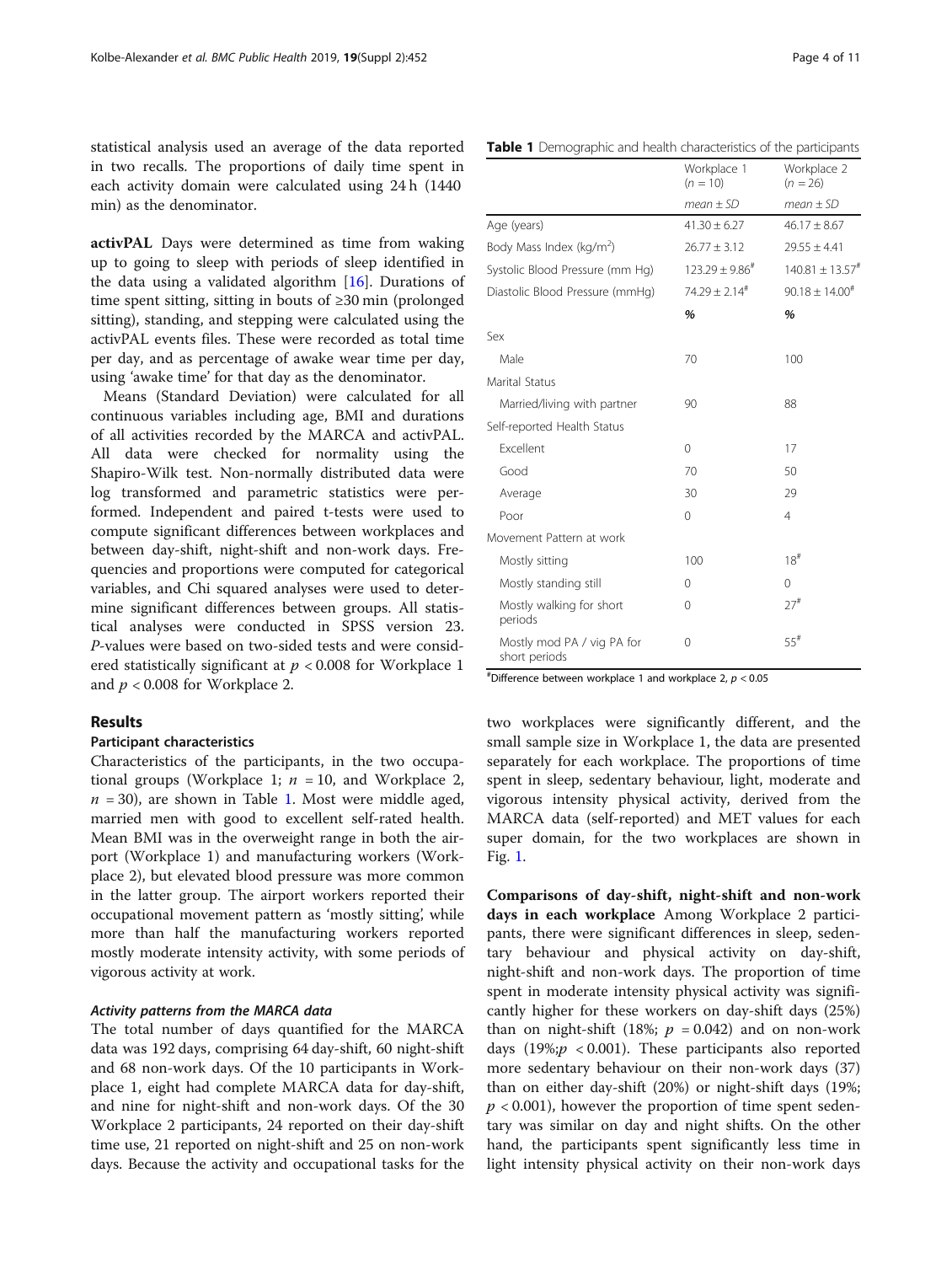<span id="page-5-0"></span>

than on work days, 31% versus 28%,  $p < 0.009$ . Sleep time was highest on non-work days and lowest on day-shift days ( $p < 0.03$ ). Overall, therefore, these workers reported more physical activity and less sedentary behaviour on their work days than their non-workdays. In workplace 2, the high level of sedentary behaviour on non-work days was offset by less time in light and moderate intensity physical activities.

Despite the participants in Workplace 1 reporting more moderate and vigorous intensity physical activity on non-work days than when working day or night-shifts, these differences were not significant (significance for this group was  $p < 0.008$ ). The proportion of time spent sleeping, sedentary and in light-moderate-and vigorous intensity was similar when working day-shift and night-shifts. There was no difference in sedentary behaviour time on work and non-work days for these participants.

Mean (SD) time spent in each of the ten MARCA super domains of time use are shown in Table [2](#page-6-0) for participants in each workplace. These data are also shown as proportions of a 24 h day in Fig. [2](#page-6-0).

In Workplace 2, screen time was lowest on night-shift days (3.75 h) and highest on non-work days (4.6 h,  $p =$ 0.014). These participants reported spending more time doing chores on their non-work days than when working day-shifts ( $p = 0.005$ ) or night-shifts ( $p < 0.001$ ). They spent approximately 30 min more each day doing chores, and 30 mins less each day in self-care activities on night-shift days than on day-shift days. These participants also spent more time in self-care activities on day-shift days than night-shift days. Compared with both night-shift and non-work days, self-reported physical activity was lowest when on day-shifts, however these differences were not significant.

In Workplace 1, there were no significant differences in any of the MARCA super-domains for day-shift, night-shift and non-work days (Table [2\)](#page-6-0). Similar to Workplace 2, the participants in Workplace 1 reported more time doing chores on their non-work days than on day-shift ( $p = 0.043$ ) and night-shift (0.017) days. These participants reported most physical activity on their non-work days (44 min per day) than their day-shift (17 min per day) and night-shift days (15 min per day).

Comparison of two workplaces The participants in Workplace 1 were significantly more sedentary ( $p = 0.003$ ) and engaged in more light intensity physical activity ( $p =$ 0.031) on day-shift and night-shift days than those from Workplace 2. Conversely, those in Workplace 2 engaged in significantly more moderate intensity physical activity, on both day-shift ( $p = 0.01$ ) and night-shift ( $p = 0.04$ ) days than on non-work days. Workplace 1 participants reported significantly more vigorous intensity physical activity on non-work days than those from Workplace 2. However, when moderate and vigorous intensity physical activity were considered together, there were no differences between the two workplaces on non-work days.

Participants in Workplace 1 reported significantly more time in 'quiet time' activities on day-shift workdays ( $p <$ 0.001), and in transport-related activities ( $p = 0.012$ ) and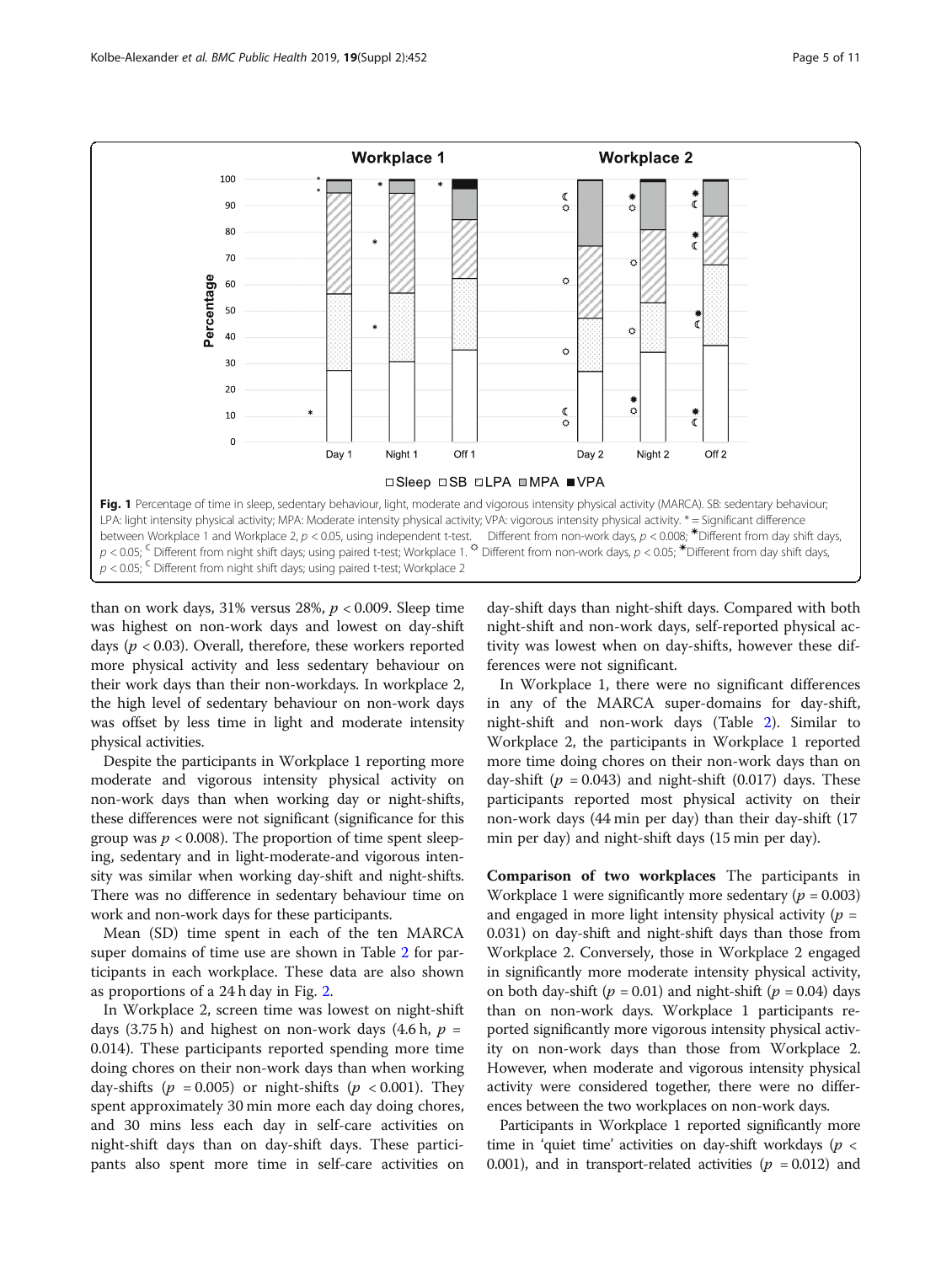| Super Domain      | Workplace 1                    |                                            |                               |                                               | Workplace 2                  |                                                     |  |
|-------------------|--------------------------------|--------------------------------------------|-------------------------------|-----------------------------------------------|------------------------------|-----------------------------------------------------|--|
|                   | Day shift<br>$(n = 8)$         | Night Shift<br>$(n = 9)$                   | Non-work day<br>$(n = 9)$     | Day shift<br>$(n = 25)$                       | Night Shift<br>$(n = 22)$    | Non-work day<br>$(n = 26)$                          |  |
| Sleep             | 393.5 $(56.32)^{\mathfrak{S}}$ | 439.9 (72.27) <sup><math>\Phi</math></sup> | 505.4 $(53.00)^{C*}$          | 387.3 $(61.40)^{C\Phi}$                       | 493.3 (92.86)***             | 528.6 (91.33) <sup><math>C#</math></sup>            |  |
| Quiet time        | $80.0(133.15)^{4}$             | 42.5 (40.65) $#$                           | 23.2 (27.97)                  | $14.0(32.71)^{#}$                             | 15.8 (23.17)                 | 28.6 (46.01)                                        |  |
| Screen time       | 255.2 (205.31)                 | 292.0 (111.54) <sup>#</sup>                | 181.6 (101.20)                | 225.2 (164.08)                                | 186.7 $(121.62)^{#Q}$        | 274.6 $(147.71)^{\mathbb{C}}$                       |  |
| Self-care         | $97.1$ (31.96) <sup>#</sup>    | $92.8(21.62)^{#}$                          | 119.9 (31.20)                 | 154.0 (40.06) <sup>#C</sup>                   | 123.8 (28.88) <sup>#**</sup> | 128.6 (40.88)                                       |  |
| Chores            | 69.9 (46.51) $\circ$           | 130.4 (86.35)                              | 189.7 (109.90)*               | 107.3 $(110.24)$ <sup><math>\Phi</math></sup> | 140.8 $(125.77)^{\text{O}}$  | 260.0 (121.40) <sup><math>\mathbb{C}^*</math></sup> |  |
| Work / study      | 146.1 (107.44)                 | 106.2 (59.01)                              | 52.0 (73.67)                  | 283.5 (184.42)                                | 234.0 (151.96) <sup>#</sup>  | 25.8 (46.63)                                        |  |
| Social            | 104.2 (78.40)                  | 67.0 (68.8)                                | $160.2$ (105.54) <sup>#</sup> | 75.6 (64.23)                                  | 88.3 (86.75)                 | 58.1 (82.60) <sup>#</sup>                           |  |
| Cultural          | 0(0)                           | 0(0)                                       | 0.3(0.83)                     | 0(0)                                          | 0(0)                         | 0(0)                                                |  |
| Physical Activity | 17.4 (17.91)                   | 14.7 (26.57)                               | 44.1 (65.40)                  | 8.0 (14.82)                                   | 18.6 (33.08)                 | 22.9 (36.51)                                        |  |

<span id="page-6-0"></span>Table 2 Time (min/day) spent in all super domains during day-shift, night-shift and non-work days [MARCA data, mean (standard deviation)]

 $*$ Difference between workplace 1 and workplace 2,  $p < 0.05$  using independent t-tests

<sup>C</sup> Different from non-work days, p < 0.008; \*Different from day shift days, p < 0.05; <sup>C</sup> Different from night shift days; using paired t-test; Workplace 1<br><sup>C</sup> Different from non-work days, p < 0.05; \*Different from day

screen time ( $p = 0.034$ ) on night-shift days, than those in Workplace 2. Conversely, participants in Workplace 2 reported significantly more time in 'self-care activities' on both day-shift and night-shift days ( $p < 0.001$ ), and significantly more 'work/study' time ( $p = 0.03$ ) on night-shift days, than those from Workplace 1. Time spent in cultural-related activities was minimal in both workplaces.

#### activPAL measures of physical activity and sedentary behaviour

Mean duration (and percentages of awake time), spent in sitting, standing and stepping activities, derived from the activPAL records, are shown in Table [3](#page-7-0).

#### Comparisons of day-shift, night-shift and non-work days in each workplace

Objectively measured time spent in activity and sedentary behaviour was largely similar on day-shift, nightshift and non-work days for participants in Workplace 1 (Table [3\)](#page-7-0). The only significant difference was for time spent stepping, which was higher on day-shift than on non-work days ( $p = 0.002$ ).

Workplace 2 participants had significantly more awake time on night-shift than on day-shift and non-work days  $(p < 0.001)$ . Significantly more time was therefore spent sitting ( $p < 0.001$ ), sitting in bouts of 30 min or more  $(p = 0.02)$ , standing  $(p < 0.001)$  and stepping  $(p = 0.001)$ 



Night 1 = Workplace 1 night shift; Day 1 = Workplace 1 day shift; Off2 = Workplace 2non-work day; Night 2 = Workplace 2 night shift; Day  $2 =$  Workplace 2 day shift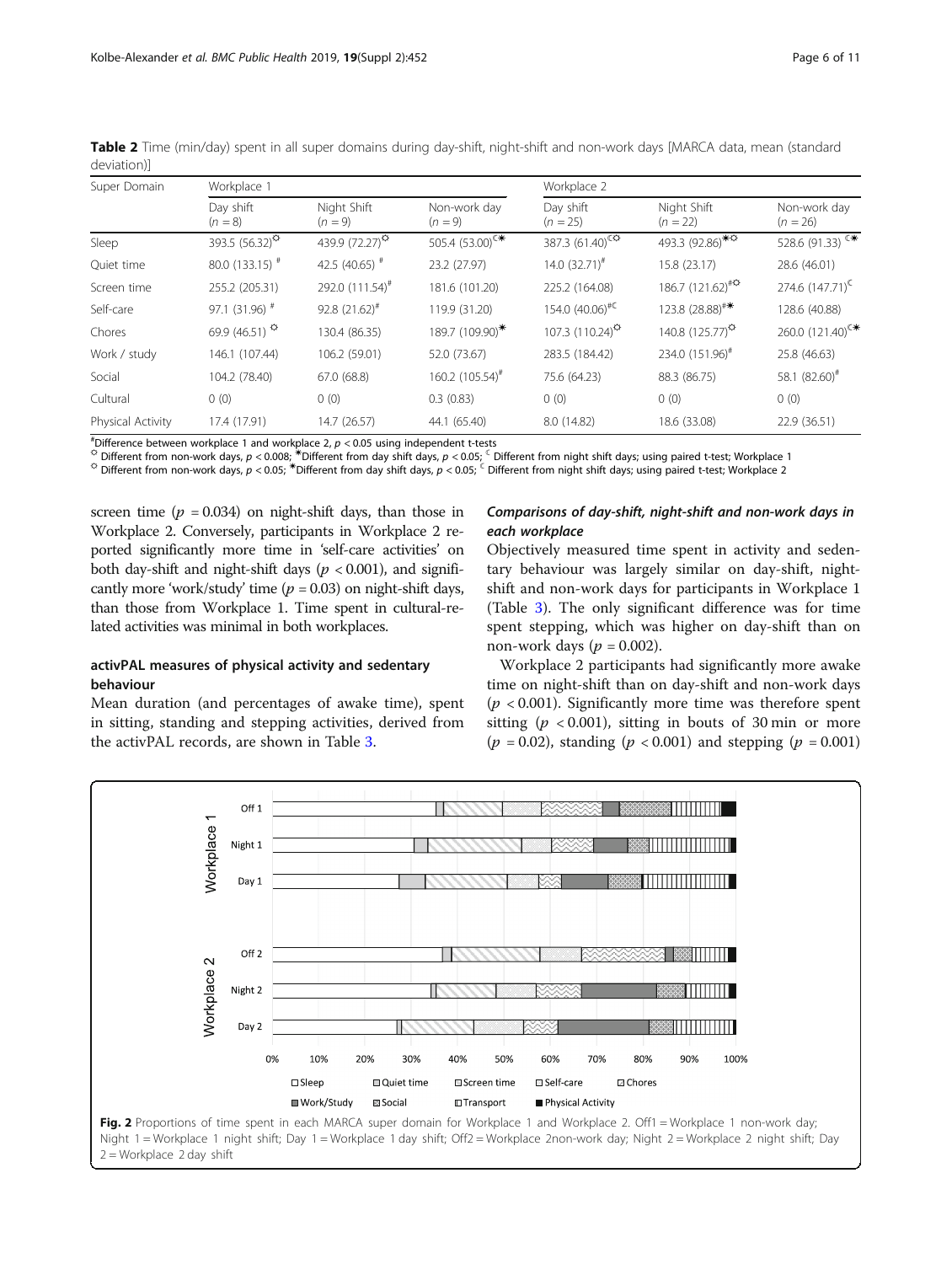|                                     | Workplace 1                                |                             |                           | Workplace 2                   |                                |                            |
|-------------------------------------|--------------------------------------------|-----------------------------|---------------------------|-------------------------------|--------------------------------|----------------------------|
|                                     | Day shift<br>$(n = 7)$                     | Night Shift<br>$(n = 5)$    | Non-work day<br>$(n = 6)$ | Day shift<br>$(n = 19)$       | Night Shift<br>$(n = 16)$      | Non-work day<br>$(n = 16)$ |
| Valid Days: per person Median (IQR) | $2.6$ $(1.5; 2.5)$                         | $2.2$ $(2.0;2.5)$           | $3.0$ $(3.0; 3.5)$        | 2.0(1.0;4.0)                  | 3.0(3.0;3.0)                   | 2.7(2.0;4.0)               |
| Awake (hours per day)               | $16.5 \pm 1.96^{\text{*}}$                 | $17.6 \pm 3.13^{\#}$        | $15.3 \pm 1.31$           | $13.4 \pm 2.61^{*\mathbb{C}}$ | $22.2 \pm 3.66^{\text{\#O}}$ * | $15.2 \pm 1.89^{\circ}$    |
| Sitting                             |                                            |                             |                           |                               |                                |                            |
| Hrs/day                             | $11.1 \pm 2.80^{\text{*}}$                 | $12.0 \pm 3.73$             | $9.2 \pm 2.05$            | $6.5 \pm 2.43^{*00}$          | $11.4 \pm 2.72^{\text{O}}$ *   | $8.2 \pm 1.55^{\circ*}$    |
| % awake                             | $66.6 \pm 12.79$ <sup>#</sup>              | $66.4 \pm 10.39^{\text{*}}$ | $59.9 \pm 10.29$          | $47.24 \pm 12.72^{\text{*}}$  | $51.4 \pm 8.31^{\#}$           | $54.5 \pm 10.42$           |
| Sitting (in bouts $\geq 30$ min)    |                                            |                             |                           |                               |                                |                            |
| Hrs/day                             | $4.0 \pm 2.19^{#}$                         | $5.4 \pm 2.48$              | $4.4 \pm 2.20$            | $2.4 \pm 1.49^{#CQ}$          | $4.7 \pm 2.72$ *               | $3.8 \pm 1.96$ *           |
| % awake                             | $24.08 \pm 12.32$                          | $29.75 \pm 10.21$           | $28.0 \pm 12.48$          | $17.3 \pm 9.74$               | $20.6 \pm 9.64$                | $24.8 \pm 13.21$           |
| Standing                            |                                            |                             |                           |                               |                                |                            |
| Hrs/day                             | $3.8 \pm 1.41$                             | $4.0 \pm 0.86^{\#}$         | $4.0 \pm 1.03$            | $4.8 \pm 1.32^{\circ}$        | $7.2 \pm 2.06^{#Q*}$           | $4.6 \pm 1.40^{\circ}$     |
| % awake                             | $23.21 \pm 10.14^{\#}$                     | $24.00 \pm 9.65^{\text{*}}$ | $26.3 \pm 6.62$           | $36.4 \pm 10.03$ <sup>#</sup> | $32.5 \pm 6.33$ <sup>#</sup>   | $30.32 \pm 8.27$           |
| Stepping                            |                                            |                             |                           |                               |                                |                            |
| Hrs/day                             | $1.7 \pm 0.60^{\rm O}$                     | $1.7 \pm 0.40^{\#}$         | $2.1 \pm 0.76$ *          | $2.2 \pm 0.79^{\circ}$        | $3.6 \pm 1.15^{*O*}$           | $2.4 \pm 1.08^{\circ}$     |
| % awake                             | $10.2 \pm 3.67^{*0}$                       | $9.6 \pm 2.23$ <sup>#</sup> | $13.8 \pm 5.43$ *         | $16.4 \pm 5.16^{\text{*}}$    | $16.1 \pm 4.23$ #              | $15.2 \pm 5.33$            |
| Steps (n/day)                       | 3872 (511.87) <sup><math>\Phi</math></sup> | 3938 (421.58) <sup>#</sup>  | 4739 (796.34) *           | 5229 (392.06) <sup>C</sup>    | 8275 (628.86) <sup>#***</sup>  | 5207 (578.33) $^{\circ}$   |

<span id="page-7-0"></span>Table 3 Mean (SD) time and percentage of awake time spent in various activities on day-shift, night-shift and non-work days, as determined by activPAL3

IQR: 25th and 75th percentiles

 $^{\text{\tiny{\textsf{#}}}}$ Difference between workplace 1 and workplace 2,  $p <$  0.05 using independent t-test;  $^{\circ}$  Different from non-work day,  $p <$  0.05;  $^{\text{\tiny{\textsf{#}}}}$ Different from day shift days,  $p < 0.05$ ; C Different from night shift days  $p < 0.05$  using paired t-test statistics

on night-shift days than on other days. The average number of steps accumulated per day was also significantly higher on night-shift (8275 steps) than on day shift (5229 steps) or non-work days (5207 steps) in Workplace 2 ( $p = 0.03$ ). Time spent sitting, sitting in bouts longer than 30mintues and standing were significantly higher on night-shift days (4.7 h) than on day-shift days (2.4 h per day;  $p = 0.001$ ). These differences were no longer significant when the proportion of time sitting, standing or stepping as a percentage of awake time were compared.

#### Comparison of the two workplaces

Wake time was significantly higher on day-shift days and significantly lower on night-shift days in participants from Workplace 1 than in those from Workplace 2 ( $p =$ 0.02). Times spent sitting (hours per day) ( $p < 0.001$ ) and sitting in bouts lasting more than 30 min ( $p =$ 0.038), were significantly higher on day-shift days in Workplace 1 (than in Workplace 2). The proportion of time spent sitting was also significantly higher on both day- and night-shift days for Workplace 1 participants (than Workplace 2;  $p = 0.03$ ). Thus the activPAL data confirm the sedentary nature of occupational tasks in Workplace 1.

Participants in Workplace 2 spent significantly more time standing (in hours per day) on night-shift days ( $p =$ 0.01), and the proportions of awake time spent standing were significantly higher on both day-shift and night-shift days, than in Workplace 1 participants. The proportion of awake time spent stepping was also significantly higher on day-shift and night-shift days for participants in Workplace 2, who also recorded significantly more steps on night-shift days, than the Workplace 1 participants.

#### **Discussion**

The aim of this pragmatic pilot study was to compare time use patterns on day-shift, night-shift and non-work days in shift workers from two workplaces. We hypothesised that shift workers would spend more time sleeping and being physically active on day-shift days than on night shifts or on non-work days. This hypothesis was partially supported by the data from Workplace 2 which showed significantly more moderate intensity physical activity on day-shift days than on night shift and non-work days. However, sleep duration, based on self-report data, was highest on night-shift days (compared with day-shift and non-work days) in Workplace 2, which did not support our hypothesis. Furthermore, our participants were more sedentary on their non-work days than on day-shift or night-shift days.

This study compared various self-reported activities described in the MARCA for day-shift, night-shift and non-work days in the two groups of shift workers. There are no other similar studies in shift workers, however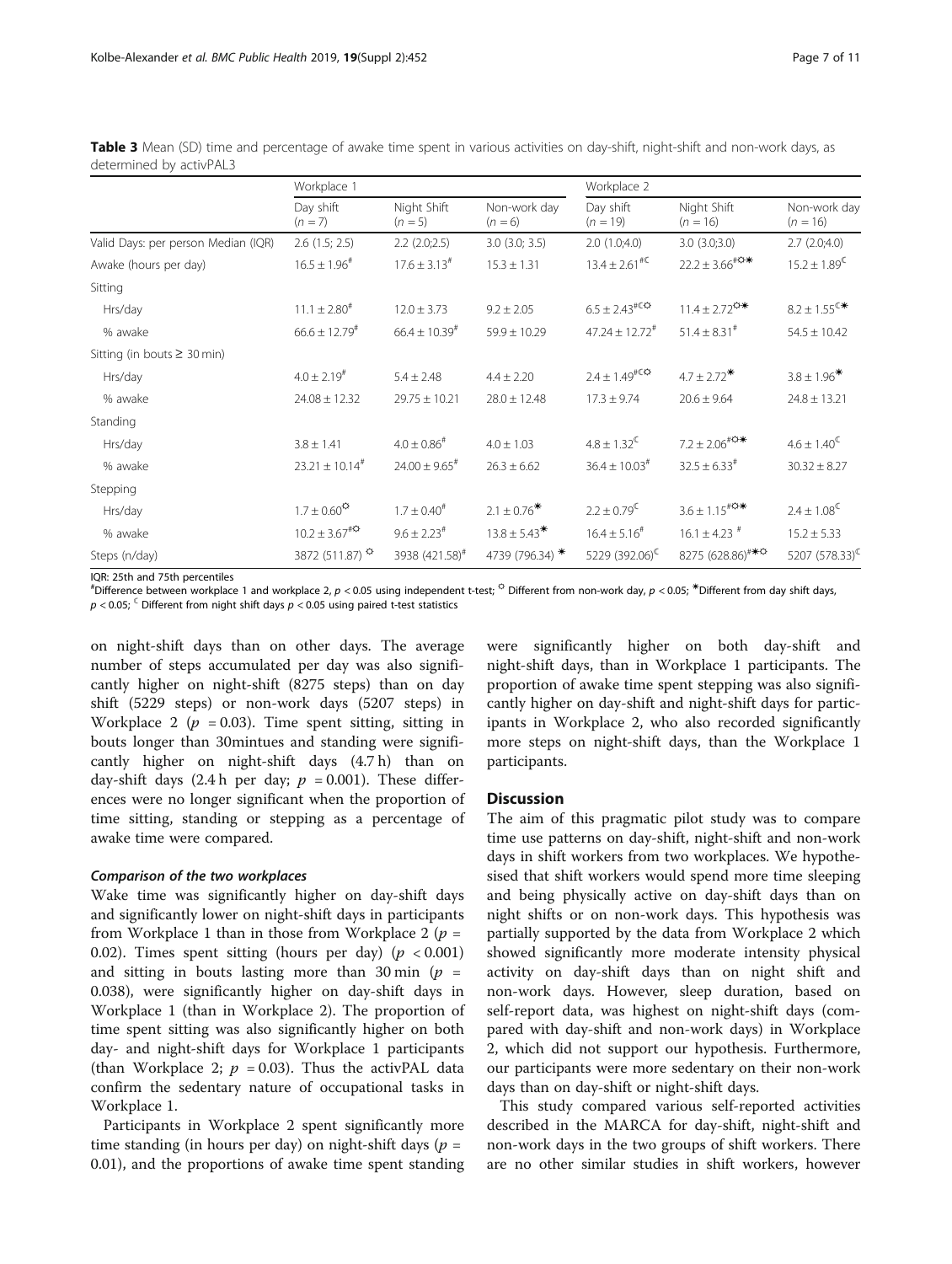comparisons with other studies of adults who worked during the day are possible. The shift workers in our study reported more leisure time physical activity, than day workers in another Australian study [[17](#page-10-0)]. Those in Workplace 2 had less quiet time, but more self-care and chores on their non-work days than those who only worked during the day [\[17\]](#page-10-0). The differences in time for each of the super-domains were more marked between workplaces, than for the shift schedule within each workplace. Screen time was higher in Workplace 1, however the average time exceeded 3 h per day for all the participants. Displacing this screen time with physical activity could be a potential strategy for future interventions.

Employees in Workplace 1 spent most of their shifts driving vehicles, while those in Workplace 2 were based in a manufacturing company and some of their tasks included standing and moving. Consequently, the participants in Workplace 1 perceived their occupations to be predominantly sedentary, whereas those in Workplace 2 reported that their work tasks required more standing and moderate intensity activity. Therefore, the Workplace 2 participants moved significantly more and sat significantly less on workdays, irrespective of shift, than those from Workplace 1. Our findings are in line with previous research which shows that work-related tasks and classification are determinants of time spent physically active and sedentary. For example, previous studies have shown that those employed in physically demanding occupations spent less time sedentary, both in total and at work, than those in white collar occupations [\[18](#page-11-0)]. This is similar to Peplonska et al's findings who reported that occupational activity contributed more than leisure time physical activity to total daily energy expenditure in nurses and midwives [\[19\]](#page-11-0).

When analysing the MARCA data according to METs, our participants compensated for their occupational physical activity on non-work days, but in different ways. The airport employees (Workplace 1) reported more physical activity on their non-work days. In contrast, the manufacturing employees (Workplace 2) whose work included moderate intensity physical activity, spent more time sedentary and less time physically active on their non-work days than on workdays. Our findings are different from previous research which has shown that employees with more sedentary occupations compensate this behaviour by engaging in more light or moderate intensity physical activities on non-work days [\[18](#page-11-0), [20](#page-11-0)]. A cross-sectional study investigating work and leisure time sitting in Australian employees, including shift workers, found that those with sedentary occupations did not sit significantly less during leisure time and vice versa [\[18](#page-11-0)]. The results of the cross-sectional study also showed that working more than eight hours per day was associated with less leisure-time sedentary behaviour. Most of our participants worked for more than eight hours per shift, which might, in part, explain the compensatory behaviour we observed in our study.

The occupational tasks for participants in Workplace 2 were physically active, which does not support the conventional view that shift workers are more sedentary than those who only work during the day. Hulsegge and co-workers compared occupational and leisure time physical activity in shift workers and non-shift workers [[7\]](#page-10-0). These Dutch shift workers were more sedentary at work than the non-shift workers, but had similar amounts of leisure time physical activity. Another study which included participants from the National Health and Nutrition Examination Survey (NHANES) reported that those who worked evening and night shifts were less physically active than those who only worked during the day [\[8\]](#page-10-0). Unlike our study, the NHANES participants' professions were unknown. It is therefore plausible that most of the NHANES participants were employed in occupations that were similar to our Workplace 1 participants, resulting in lower levels of occupational and total moderate to vigorous intensity activity.

Workplace 2 participants reported more leisure-time physical activity on non-work days (MARCA super domain), however this was only 22 min per day. The airport workers (Workplace 1) were also more active on non-work days, reporting almost twice as much leisure-time physical activity than those in Workplace 2. However, the total self-reported moderate to vigorous intensity activity on non-work days was similar for participants in the two workplaces. This finding was supported by our activPAL data which showed that there were no differences in total steps per day between the workplaces on a non-work day. These findings are in line with other research which shows that while variations in occupational related activity might be large, leisure-time physical activity is similar for those who work full time [\[21](#page-11-0)]. Our findings underscore the contribution of work-related physical activity to total energy expenditure and raises the issue of why this work-related activity is not usually 'counted' in population surveillance of activity levels. Most population surveys ask about transport and leisure time physical activity, which in our participants, accounted for a very small proportion of daily energy expenditure. It is not surprising therefore that our participants would be categorised as 'insufficiently' physically active.

Self-reported sedentary behaviour was highest on non-work days and lowest on night-shift than on day-shift in Workplace 2. In Workplace 1, participants' sedentary time was similar on work and non-work days. However, the accelerometer data for the Workplace 1 participants showed that they spent less time in sedentary behaviour on non-work days than on workdays.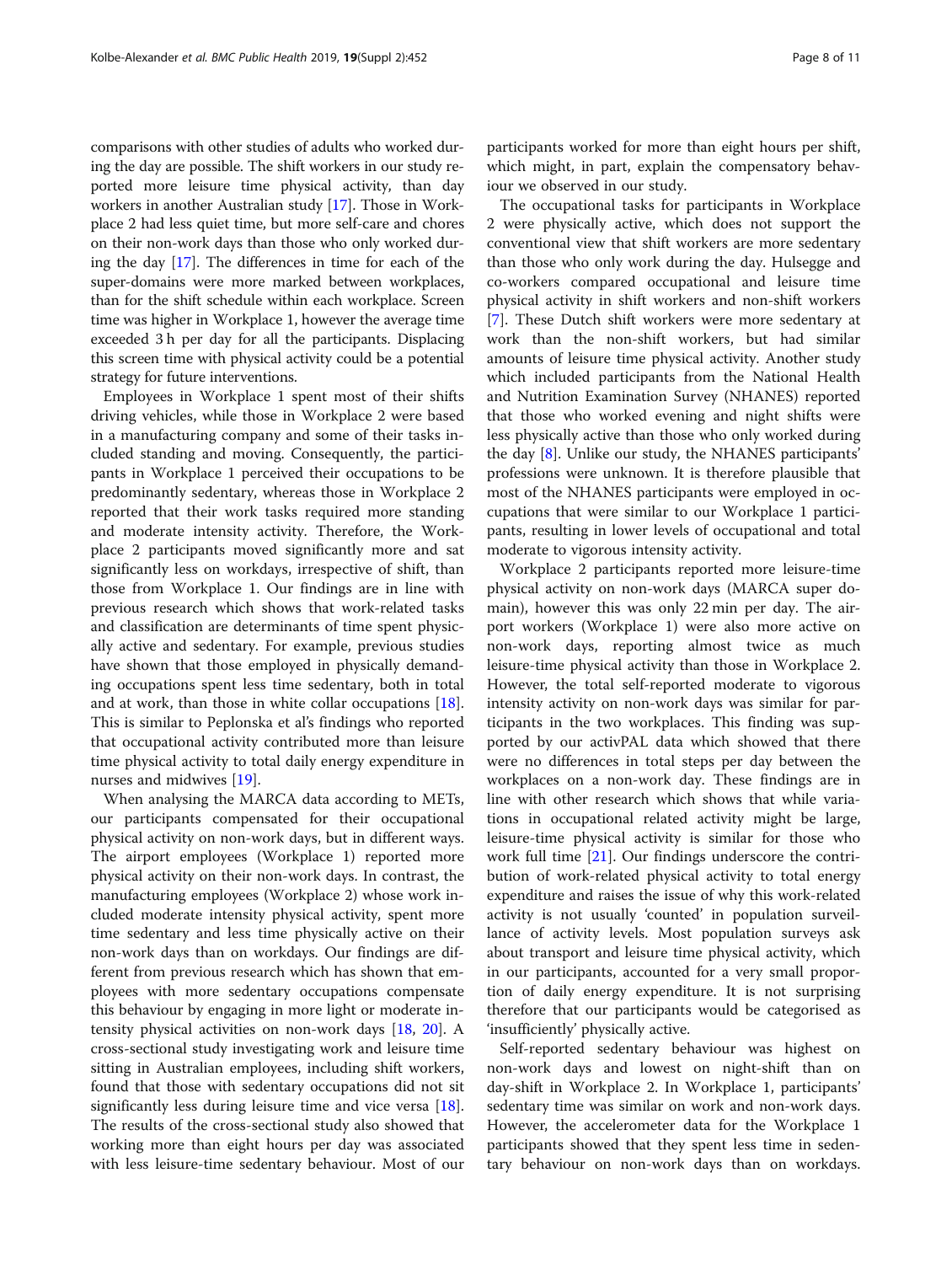This finding is in contrast with that of Wong and colleagues' who used Actigraph GT3x accelerometers to measure activity patterns on work and non-work days. They showed that bus drivers spent a significantly higher proportion of time sedentary on a non-work day than workdays [[20](#page-11-0)]. One of the reasons for the difference between our finding and Wong et al's, might be that the bus drivers occupational tasks included incidental activity when inspecting their vehicle or loading/unlading the bus [\[20](#page-11-0)]. Indeed, the proportion of time spent sedentary was much higher in our Workplace 1 participants (67%) than in the bus drivers (52%) whereas the proportion of time spent sedentary on non-work days was similar (60 and 64%) in the two studies. Regardless of their work tasks or shifts, it would appear that there is a case for encouraging employees to decrease their sedentary behaviour on non-work days. Interventions targeting employees who stand and move at work must include strategies to encourage them to decrease sedentary behaviour on non-work days.

Sleeping less than seven hours per night is associated with adverse health outcomes such as increased risk for cardio metabolic disease [[22\]](#page-11-0). The participants in our study had sufficient sleep on night-shift and non-work days, but not on day-shift days. Increased sleep duration on non-work days is expected, and similar to findings from other studies that have investigated sleep duration in shift workers [[23](#page-11-0), [24\]](#page-11-0). One the other hand, sleeping more on night-shift days was unexpected, as we hypothesised that shift workers would sleep less when working night shift. Our hypothesis was based on evidence from a systematic review investigating the effects of shift work on sleep, which showed that the average sleep duration is 1–4 h shorter when working night shifts [[25](#page-11-0)]. The average age of our participants was 44 years which suggests that they might have been working shifts for multiple years and have adapted to the demands of shift work resulting in improved sleep duration, even when working night shifts. The participants in our study reported 7.3–8.2 h of sleep per night, when working night-shifts. This is consistent with sleep guidelines, however these data are based on 2–4 nights of sleep and might not reflect habitual patterns.

The average sleep duration for our participants was more than that observed in other studies. For example, nurses who worked 12-h night and day shifts, which is similar to most of our participants' shift pattern, reported less than 6 h of sleep per night when working shifts [[26\]](#page-11-0). These nurses also reported little difference in sleep duration between night and day shifts. The nurses were all female and only 22% worked rotating shifts, whereas most of the participants in our study were males, and all had rotating shifts. Female shift workers are more likely to have additional domestic and care-giving responsibilities, restricting their opportunity to sleep, especially when working night shifts [[27](#page-11-0)] . Although we don't know the exact differences in shift rosters between our participants and the nurses, the variation in shift patterns, and gender, could influence sleep duration on work and non-work days. In contrast with the MARCA data which showed higher sleep times on night-shift days, the activPaL data showed that awake time was higher on night-shift than on day-shift or non-work days, especially in Workplace 2. This apparent contradiction may reflect inaccuracies with self-report data, but may also reflect the fact that 'days' were derived differently when using the two measures.. For the MARCA, time spent in each of the activities was quantified from midnight to midnight, whereas the activPAL data were based only on awake time.

#### Strengths and limitations

This is one of the first studies to compare detailed time use patterns, across different scenarios in rotating shift workers using both self-report and objective measures. Because recruitment was determined by the workplaces, and we were unable to approach employees at their workstations and invite them to participate, participant numbers were relatively low, especially for Workplace 1. This limited our ability to compare the two workplaces, and our finding should be considered in light of this being a pragmatic, pilot study. The small sample size also limits the generalisability of our findings to shift workers in other industries.

The main data presented were obtained from self-reported time use (MARCA) with a potential for recall bias and error. However MARCA data have previously been shown to correlate strongly with objective measures of physical activity and sitting time [[9\]](#page-10-0). As indicated above, there were challenges in comparing the MARCA (subjective) and activPAL (objective) because of the data collection methods used. For example, participants recalled activities in 5-min epochs for the MARCA for 24 h, whereas the data from the activPAL were averaged over one minute epochs for time spent awake.

Notwithstanding the MARCA provides in-depth and detailed information on day-shift, night-shift and non-work days for domains which include social activities, chores and cultural activities which are not routinely quantified in shift work research.

#### Conclusion

Our findings show demonstrate patterns of moving, sitting and sleeping on day-shift, night-shift and nonworkdays in two small groups of blue collar workers. Differences in moving and sitting patterns were more marked when the two workplaces were compared with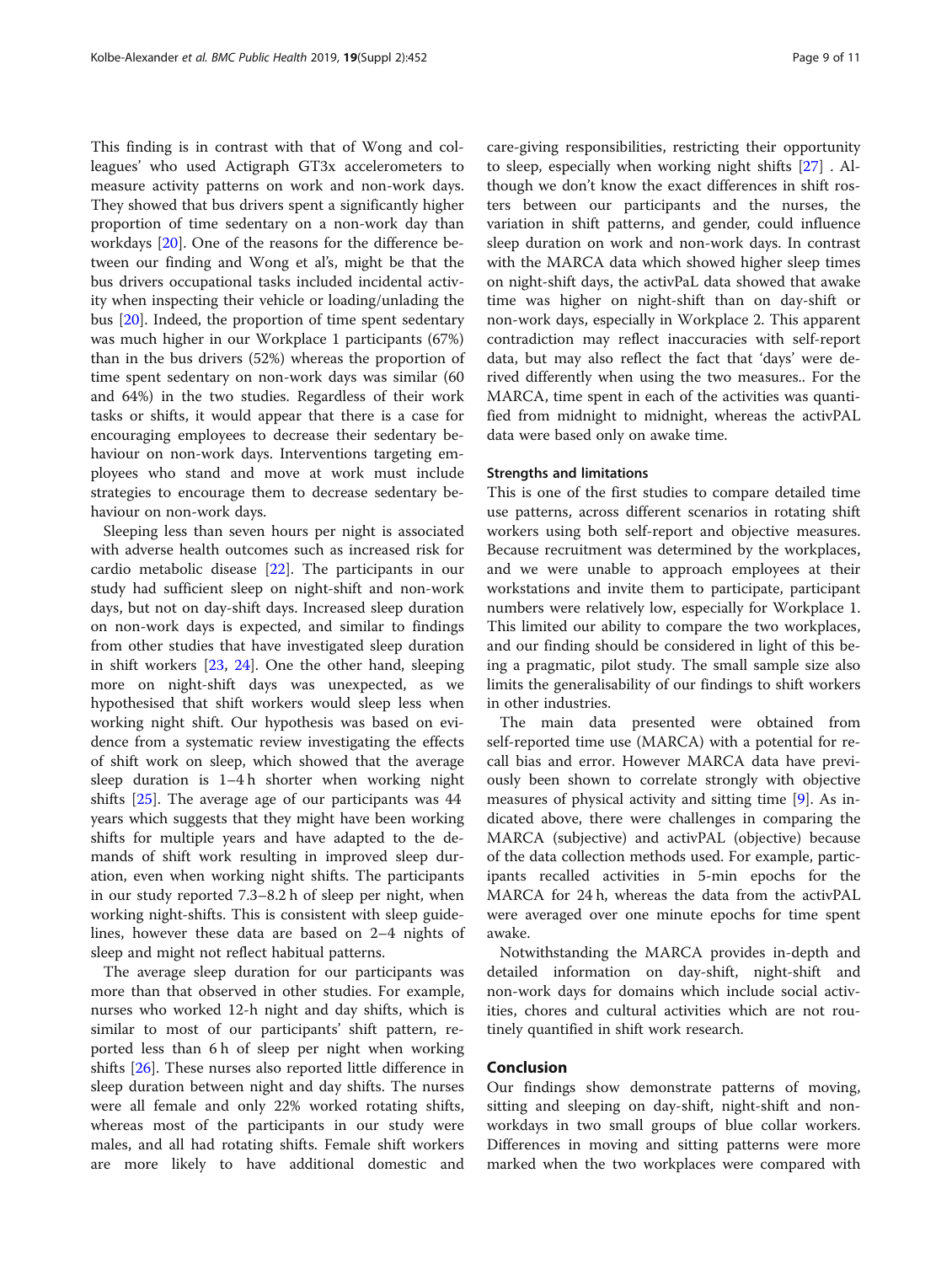<span id="page-10-0"></span>each other, than when day and shift types were compared within each group. In Workplace 1, the employees were more sedentary and did less light intensity activity on workdays, but reported more vigorous intensity physical activity on non-work days. The Workplace 2 participants were more physically active on their workdays and reported less moderate and vigorous intensity physical activity on their non-work days, suggesting that there was some compensation for occupational-related activity.

Therefore patterns of moving and sitting might be more affected by the type of occupation and associated tasks, than by the shift being worked, but follow up-research is needed to confirm the results of this small study. Future interventions should aim to increase workplace- activity, especially among those with more sedentary occupations. This might be more important for shift workers, like those in Workplace 1, who have predominantly sedentary occupations and limited opportunity for occupational and leisure time physical activity. Conversely, employees who perceive their occupational tasks to be physically active, might opt to spend more time sedentary during their leisure time and should be encouraged to increase their leisure time physical activity.

#### Abbreviations

BMI: Body Mass Index; MARCA: Multimedia Activity Recall for Children and Adults; PA: Physical activity; SD: Standard Deviation; US NHANES: United States National Health and Nutrition Examination Survey

#### Acknowledgements

The authors are grateful to managers at each workplace for facilitating recruitment and also the shift workers who agreed to participate in the research.

#### Funding

This study was funded by The University of Queensland School of Human Movement and Nutrition Sciences' start-up grant for new staff, awarded to TK-A. This article did not receive sponsorship for publication.

#### Availability of data and materials

The datasets used and/or analysed during the current study are available from the corresponding author on reasonable request.

#### About this supplement

This article has been published as part of BMC Public Health Volume 19 Supplement 2, 2019: Application of time use methods to physical activity and behavioural nutrition research. The full contents of the supplement are available online at [https://bmcpublichealth.biomedcentral.com/articles/](https://bmcpublichealth.biomedcentral.com/articles/supplements/volume-19-supplement-2) [supplements/volume-19-supplement-2.](https://bmcpublichealth.biomedcentral.com/articles/supplements/volume-19-supplement-2)

#### Authors' contributions

TK-A conceived the study. TK-A, SG, TP, LT, WB designed the study. SG MARCA data analysis. BC activPAL data analysis. All authors read and approved the final manuscript.

#### Ethics approval and consent to participate

The research was approved by The University of Queensland Human Research Ethics Committee. Participants signed a consent form after researchers delivered a brief presentation on the research.

#### Consent for publication

Not applicable.

#### Competing interests

The authors declare that they have no competing interests.

#### Publisher's Note

Springer Nature remains neutral with regard to jurisdictional claims in published maps and institutional affiliations.

#### Author details

<sup>1</sup>School of Health and Wellbeing, University of Southern Queensland, 11 Sallisbury Road, Ipswich, QLD 4305, Australia. <sup>2</sup>School of Human Movement and Nutrition Sciences, The University of Queensland, Brisbane, Australia. <sup>3</sup> Division of Exercise Science and Sports Medicine, University of Cape Town, Cape Town, WC, South Africa. <sup>4</sup>School of Health and Rehabilitation Sciences The University of Queensland, Brisbane, Australia. <sup>5</sup>School of Public Health The University of Queensland, Brisbane, Australia. <sup>6</sup>School of Exercise and Nutrition Sciences, Queensland University of Technology, Brisbane, Australia.

#### Published: 3 June 2019

#### References

- 1. 6105.0 Australian Labour Market Statistics, Oct 2010. [http://www.abs.gov.au/](http://www.abs.gov.au/ausstats/abs@.nsf/featurearticlesbyCatalogue/5461A9DAE97FF759CA2578C300153388?OpenDocument) [ausstats/abs@.nsf/featurearticlesbyCatalogue/5461A9DAE97FF759CA2578C30](http://www.abs.gov.au/ausstats/abs@.nsf/featurearticlesbyCatalogue/5461A9DAE97FF759CA2578C300153388?OpenDocument) [0153388?OpenDocument.](http://www.abs.gov.au/ausstats/abs@.nsf/featurearticlesbyCatalogue/5461A9DAE97FF759CA2578C300153388?OpenDocument) Accessed Dec 2017.
- 2. Boggild H, Knutsson A. Shift work, risk factors and cardiovascular disease. Scand J Work Environ Health. 1999;25(2):85–99.
- 3. Torquati L, Mielke GI, Brown WJ, Kolbe-Alexander T. Shift work and the risk of cardiovascular disease. A systematic review and meta-analysis including dose-response relationship. Scand J Work Environ Health. 2018;44(3):229–38.
- 4. Gu F, Han J, Laden F, Pan A, Caporaso NE, Stampfer MJ, Kawachi I, Rexrode KM, Willett WC, Hankinson SE, et al. Total and cause-specific mortality of U.S. nurses working rotating night shifts. Am J Prev Med. 2015;48(3):241–52.
- 5. Lee IM, Shiroma EJ, Lobelo F, Puska P, Blair SN, Katzmarzyk PT. Effect of physical inactivity on major non-communicable diseases worldwide: an analysis of burden of disease and life expectancy. Lancet. 2012; 380(9838):219–29.
- 6. Atkinson G, Fullick S, Grindey C, Maclaren D. Exercise, energy balance and the shift worker. Sports medicine (Auckland, NZ). 2008;38(8):671–85.
- 7. Hulsegge G, Gupta N, Holtermann A, Jorgensen MB, Proper KI, van der Beek AJ. Shift workers have similar leisure-time physical activity levels as day workers but are more sedentary at work. Scand J Work Environ Health. 2017;43(2):127–35.
- 8. Loprinzi PD. The effects of shift work on free-living physical activity and sedentary behavior. Prev Med. 2015;76:43–7.
- 9. Gomersall SR, Olds TS, Ridley K. Development and evaluation of an adult use-of-time instrument with an energy expenditure focus. J Sci Med Sport. 2011;14(2):143–8.
- 10. Gomersall S, Maher C, English C, Rowlands A, Olds T. Time regained: when people stop a physical activity program, how does their time use change? A randomised controlled trial. PLoS One. 2015;10(5).
- 11. Gomersall S, Pavey TG, Clark BK, Jasman A, Brown W. Validity of a self-report recall tool for estimating sedentary behaviour in adults. J Phys Act Health. 2015; ePub ahead of print 29 May 2015.
- 12. ACSM ACoSM. ACSM's guidelines for exercise testing and prescription, ninth edition edn. United States of America: American college of Sports Medicine; 2013.
- 13. Gomersall SR, Norton K, Maher C, English C, Olds TS. In search of lost time: when people undertake a new exercise program, where does the time come from? A randomized controlled trial. J Sci Med Sport. 2015;18(1):43–8.
- 14. Ainsworth BE, Haskell WL, Herrmann SD, Meckes N, Bassett DR Jr, Tudor-Locke C, Greer JL, Vezina J, Whitt-Glover MC, Leon AS. 2011 compendium of physical activities: a second update of codes and MET values. Med Sci Sports Exerc. 2011;43(8):1575–81.
- 15. Tremblay MS, Aubert S, Barnes JD, Saunders TJ, Carson V, Latimer-Cheung AE, Chastin SFM, Altenburg TM, Chinapaw MJM. Sedentary behavior research network (SBRN) - terminology consensus project process and outcome. Int J Behav Nutr Phys Act. 2017;14(1):75.
- 16. Lyden K, John D, Dall P, Granat MH. Differentiating sitting and lying using a thigh-worn accelerometer. Med Sci Sports Exerc. 2016;48(4):742–7.
- 17. Gomersall S, Maher C, English C, Rowlands A, Olds T. Time regained: when people stop a physical activity program, how does their time use change? A randomised controlled trial. PLoS One. 2015;10(5):e0126665.